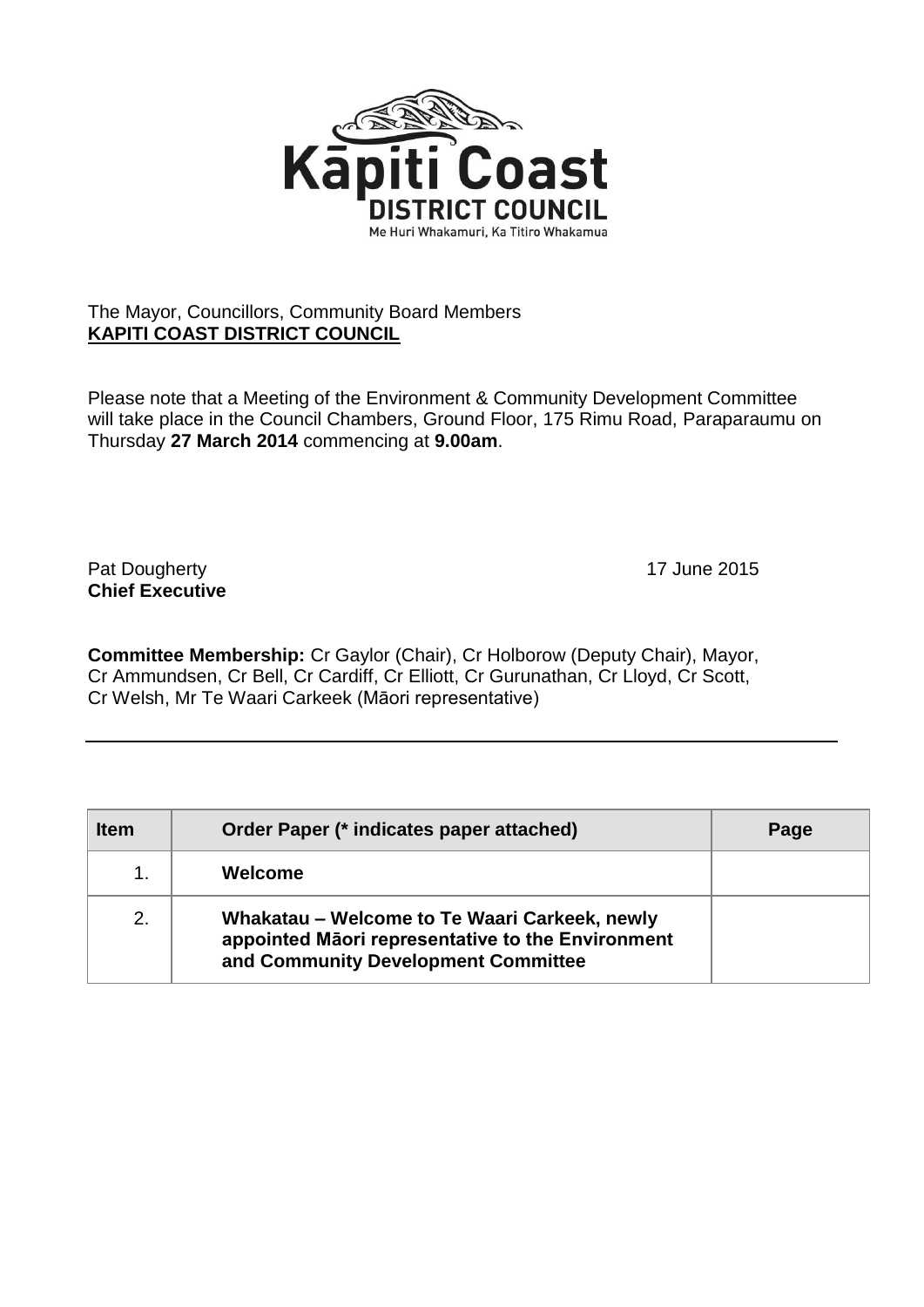| <b>Item</b> | Order Paper (* indicates paper attached)                                                                                                                                                                                                                                                                                                                                                                                                                                                                                                                                                                                                                          | Page           |
|-------------|-------------------------------------------------------------------------------------------------------------------------------------------------------------------------------------------------------------------------------------------------------------------------------------------------------------------------------------------------------------------------------------------------------------------------------------------------------------------------------------------------------------------------------------------------------------------------------------------------------------------------------------------------------------------|----------------|
| 3.          | <b>Council Blessing</b><br>"As we deliberate on the issues before us, we trust that<br>we will reflect positively on the communities we serve. Let<br>us all seek to be effective and just, so that with courage,<br>vision and energy, we provide positive leadership in a<br>spirit of harmony and compassion."<br>I a mātou e whiriwhiri ana i ngā take kei mua i ō mātou<br>aroaro, e pono ana mātou ka kaha tonu ki te whakapau<br>mahara huapai mō ngā hapori e mahi nei mātou. Me<br>kaha hoki mātou katoa kia whaihua, kia tōtika tā mātou<br>mahi, ā, mā te māia, te tiro whakamua me te hihiri ka taea<br>te arahi i roto i te kotahitanga me te aroha. |                |
| 4.          | <b>Apologies</b>                                                                                                                                                                                                                                                                                                                                                                                                                                                                                                                                                                                                                                                  |                |
| 5.          | Presentation: Kāpiti Coast Youth Council                                                                                                                                                                                                                                                                                                                                                                                                                                                                                                                                                                                                                          |                |
| 6.          | <b>Presentation: Proposed Jim Cooke Park Stopbank</b><br><b>Reconstruction - Greater Wellington Regional Council</b>                                                                                                                                                                                                                                                                                                                                                                                                                                                                                                                                              |                |
| 7.          | <b>30 Minutes Public Speaking Time</b>                                                                                                                                                                                                                                                                                                                                                                                                                                                                                                                                                                                                                            |                |
| 8.          | *<br><b>Confirmation of Minutes: 13 February 2014</b>                                                                                                                                                                                                                                                                                                                                                                                                                                                                                                                                                                                                             | $\overline{4}$ |
|             | *<br><b>Matters Under Action</b>                                                                                                                                                                                                                                                                                                                                                                                                                                                                                                                                                                                                                                  | 9              |
| 9.          | <b>Members' Business:</b><br>(a) Public Speaking Time Responses<br>(b)<br>Leave of Absence<br>Matters of an Urgent Nature (advice to be provided<br>(c)<br>to the Chair prior to commencement of the<br>meeting)<br>Declarations of Interest Relating to Items on the<br>(d)<br>Agenda                                                                                                                                                                                                                                                                                                                                                                            |                |
| 10.         | *<br><b>Community Contracts: Part Two (SP-14-1127)</b>                                                                                                                                                                                                                                                                                                                                                                                                                                                                                                                                                                                                            | 10             |
| 11.         | *<br>Review of the 2012 Strategy for Supporting Economic<br>Development (SP-14-1091)<br><b>Appendix</b>                                                                                                                                                                                                                                                                                                                                                                                                                                                                                                                                                           | 21             |
| 12.         | *<br>Kapiti Coast Annual Economic Profile 2013<br>$(SP-14-1135)$<br><b>Appendix</b>                                                                                                                                                                                                                                                                                                                                                                                                                                                                                                                                                                               | 53             |